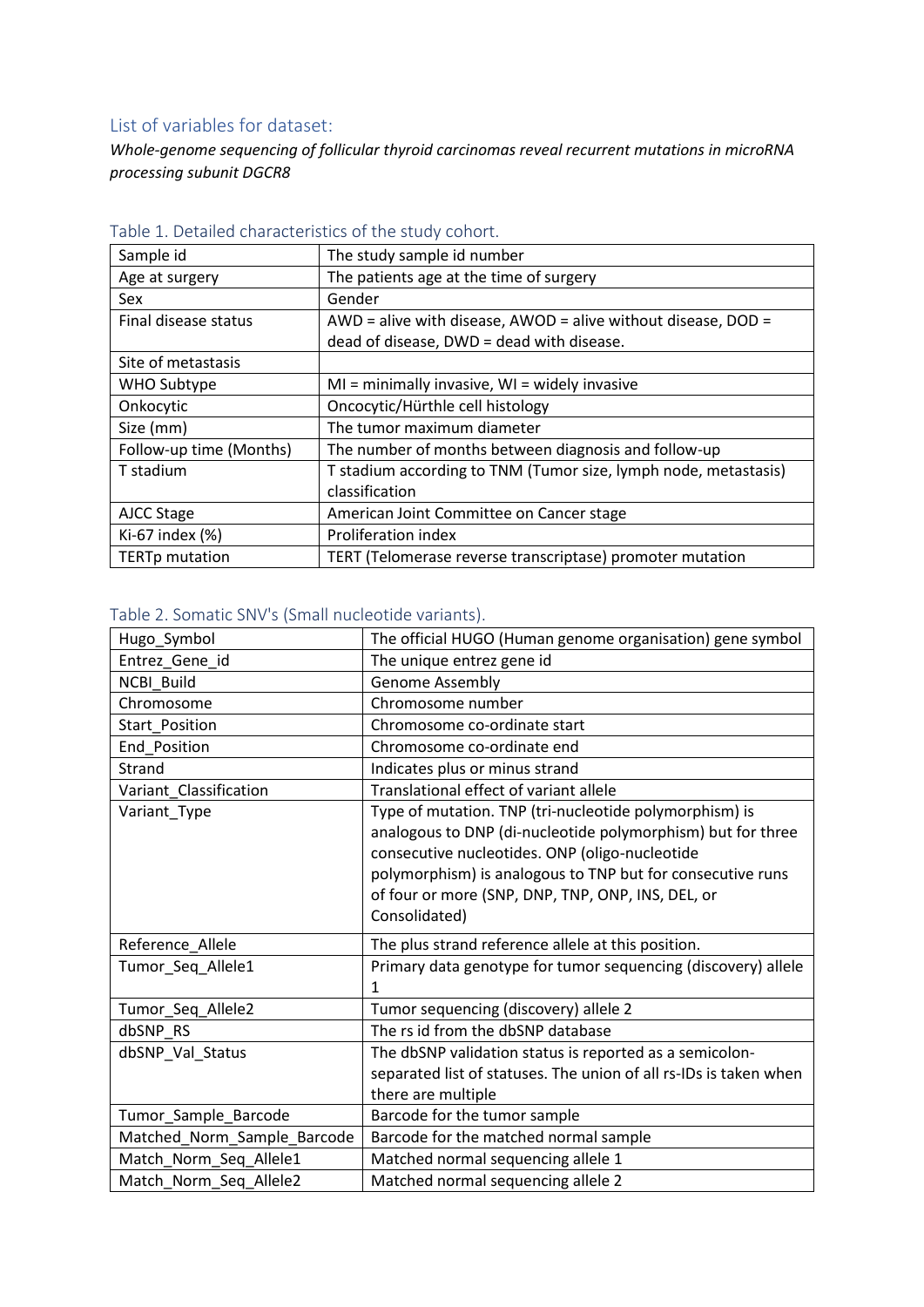| <b>HGVSc</b>       | Human Genome Variation Society coding DNA variant                  |
|--------------------|--------------------------------------------------------------------|
|                    | sequence                                                           |
| <b>HGVSp</b>       | Human Genome Variation Society Protein variant sequence            |
| HGVSp_Short        | Same as the HGVSp column, but using 1-letter amino-acid            |
|                    | codes                                                              |
| Transcript_ID      | Ensembl ID of the affected transcript                              |
| Exon_Number        | The exon number in the affected gene                               |
| all_effects        | A semicolon delimited list of all possible variant effects, sorted |
|                    | by priority                                                        |
| Allele             | The variant allele used to calculate the consequence               |
| Gene               | Ensemble ID of the affected gene                                   |
| Feature            | Ensembl ID of feature (transcript, regulatory, motif)              |
| Feature_type       | Type of feature. Currently one of Transcript,                      |
|                    | RegulatoryFeature, MotifFeature (or blank)                         |
| Consequence        | Consequence type of this variant                                   |
| cDNA_position      | Relative position of base pair in the cDNA sequence as a           |
|                    | fraction                                                           |
| CDS_position       | Relative position of base pair in coding sequence                  |
| Protein_position   | Relative position of affected amino acid in protein                |
| Amino acids        | Only given if the variation affects the protein-coding sequence    |
| Codons             | The alternative codons with the variant base in upper case         |
| Existing_variation | Known identifier of existing variation                             |
| ALLELE_NUM         | Allele number from input; 0 is reference, 1 is first alternate     |
|                    | etc.                                                               |
| <b>DISTANCE</b>    | Shortest distance from the variant to the transcript               |
| STRAND_VEP         | The DNA strand (1 or -1) on which the transcript/feature lies      |
| SYMBOL             | Gene symbol                                                        |
| SYMBOL_SOURCE      | The source of the above gene symbol                                |
| HGNC ID            | Gene identifier from the HUGO Gene Nomenclature                    |
|                    | Committee if applicable                                            |
| <b>BIOTYPE</b>     | Biotype of transcript                                              |
| CANONICAL          | A flag (YES) indicating that the VEP-based canonical transcript,   |
|                    | the longest translation, was used for this gene. If not, the       |
|                    | value is null                                                      |
| <b>CCDS</b>        | The CCDS (Cosensus coding sequence) identifier                     |
| <b>ENSP</b>        | The ensemble protein identifier of the affected transcript         |
| SWISSPROT          | The Swissprot accession                                            |
| <b>TREMBL</b>      | UniProtKB/TrEMBL identifier of protein product                     |
| <b>UNIPARC</b>     | Uniparc identifier of the protein product                          |
| RefSeq             | Refseq identifier for the transcript                               |
| <b>SIFT</b>        | SIFT (Sorting Intolerant from Tolerant) prediction and score       |
| PolyPhen           | PolyPhen prediction and score                                      |
| <b>EXON</b>        | The exon number                                                    |
| <b>INTRON</b>      | The intron number                                                  |
| <b>IMPACT</b>      | The impact modifier for the consequence type                       |
| <b>PICK</b>        | Indicates if this block of sequence was picked by VEP's pick       |
|                    | feature                                                            |
| VARIANT CLASS      | Sequence ontology class                                            |
| vcf id             | <b>Existing variation</b>                                          |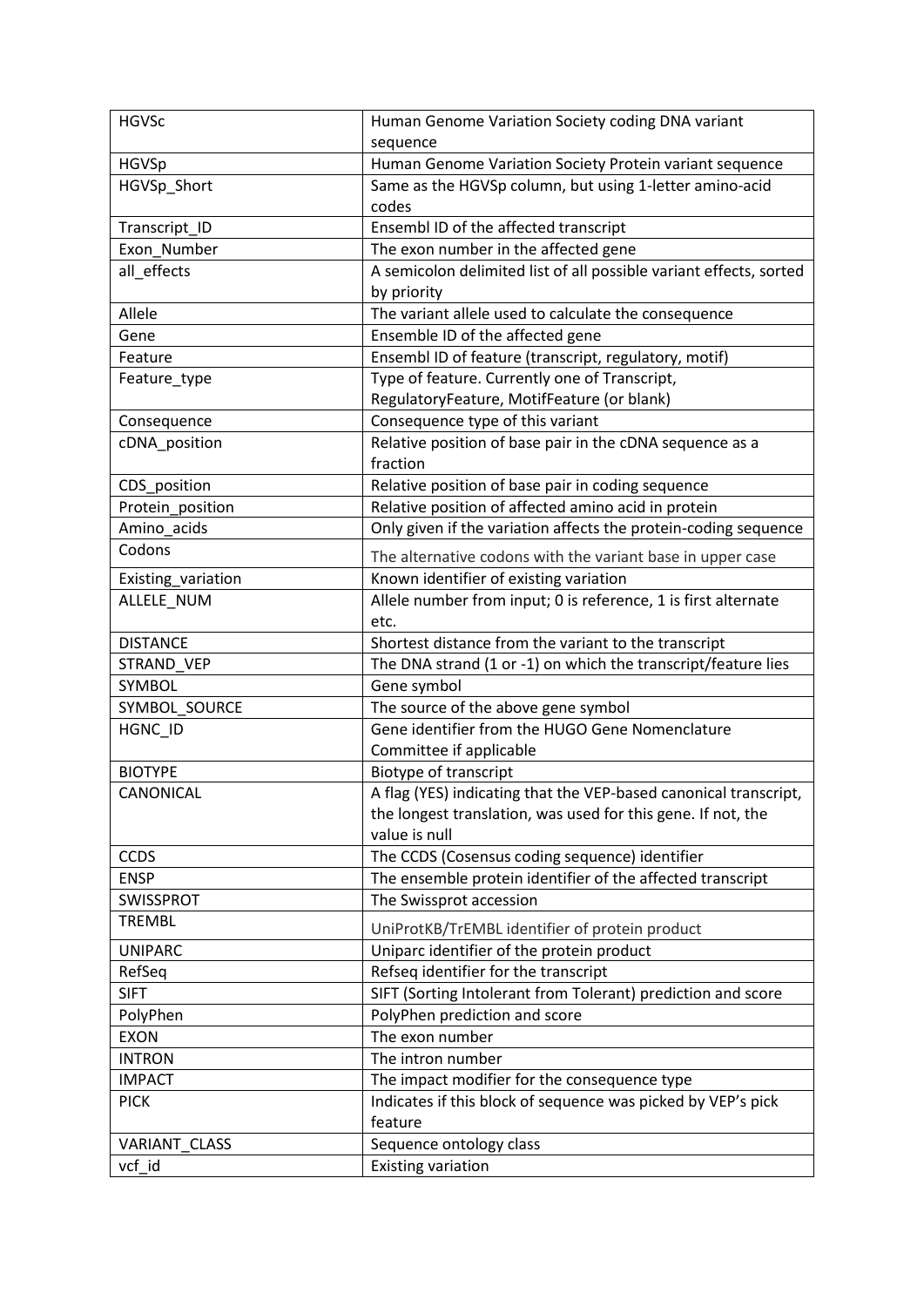# Table 3. MutSig2CV input genes

| Hugo_Symbol                 | The official HUGO (Human genome organisation) gene symbol         |
|-----------------------------|-------------------------------------------------------------------|
| Entrez Gene Id              | The unique entrez gene id                                         |
| NCBI_Build                  | Genome Assembly                                                   |
| Chromosome                  | Chromosome number                                                 |
| Start Position              | Chromosome co-ordinate start                                      |
| End_Position                | Chromosome co-ordinate end                                        |
| Strand                      | Indicates plus or minus strand                                    |
| Variant_Classification      | Translational effect of variant allele                            |
| Variant Type                | Type of mutation. TNP (tri-nucleotide polymorphism) is            |
|                             | analogous to DNP (di-nucleotide polymorphism) but for three       |
|                             | consecutive nucleotides. ONP (oligo-nucleotide                    |
|                             | polymorphism) is analogous to TNP but for consecutive runs        |
|                             | of four or more (SNP, DNP, TNP, ONP, INS, DEL, or                 |
|                             | Consolidated)                                                     |
| Reference Allele            | The plus strand reference allele at this position.                |
| Tumor_Seq_Allele1           | Primary data genotype for tumor sequencing (discovery) allele     |
|                             | 1                                                                 |
| Tumor_Seq_Allele2           | Tumor sequencing (discovery) allele 2                             |
| dbSNP RS                    | The rs id from the dbSNP database                                 |
| dbSNP Val Status            | The dbSNP validation status is reported as a semicolon-           |
|                             | separated list of statuses. The union of all rs-IDs is taken when |
|                             | there are multiple                                                |
| Tumor_Sample_Barcode        | Barcode for the tumor sample                                      |
| Matched_Norm_Sample_Barcode | Barcode for the matched normal sample                             |
| Match_Norm_Seq_Allele1      | Matched normal sequencing allele 1                                |
| Match_Norm_Seq_Allele2      | Matched normal sequencing allele 2                                |
| <b>HGVSc</b>                | Human Genome Variation Society coding DNA variant                 |
|                             | sequence                                                          |
| <b>HGVSp</b>                | Human Genome Variation Society Protein variant sequence           |
| HGVSp_Short                 | Same as the HGVSp column, but using 1-letter amino-acid           |
|                             | codes                                                             |
| Transcript_ID               | Ensembl ID of the affected transcript                             |
| Exon Number                 | The exon number in the affected gene                              |
| cDNA_position               | Relative position of base pair in the cDNA sequence as a          |
|                             | fraction                                                          |
| HGNC_ID                     | Gene identifier from the HUGO Gene Nomenclature                   |
|                             | Committee if applicable                                           |
| <b>BIOTYPE</b>              | Biotype of transcript                                             |
| CANONICAL                   | A flag (YES) indicating that the VEP-based canonical transcript,  |
|                             | the longest translation, was used for this gene. If not, the      |
|                             | value is null                                                     |
| <b>CCDS</b>                 | The CCDS (Cosensus coding sequence) identifier                    |
| <b>ENSP</b>                 | The ensemble protein identifier of the affected transcript        |
| <b>SWISSPROT</b>            | The Swissprot accession                                           |
| <b>TREMBL</b>               | UniProtKB/TrEMBL identifier of protein product                    |
| <b>UNIPARC</b>              | Uniparc identifier of the protein product                         |
| RefSeq                      | Refseq identifier for the transcript                              |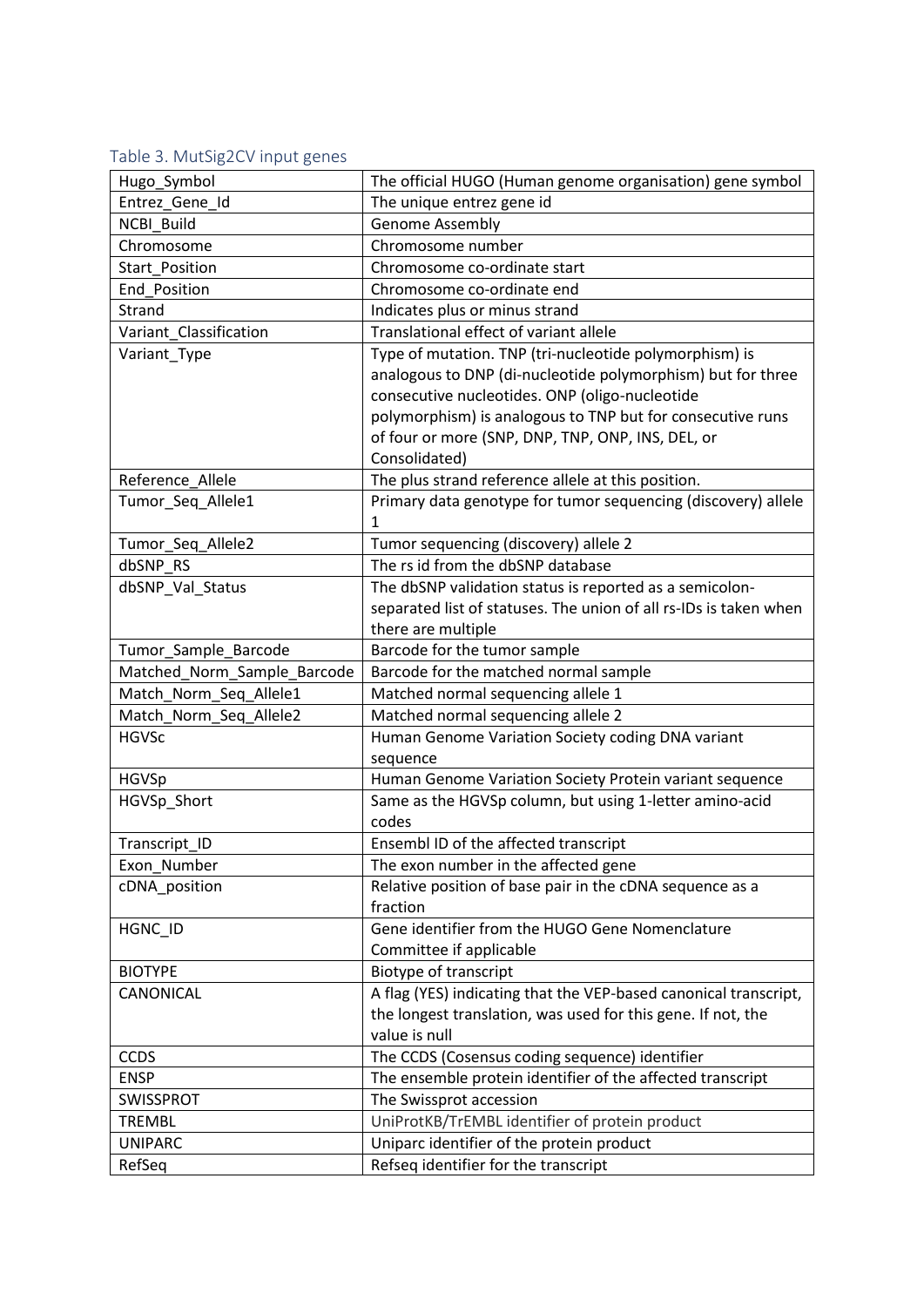| <b>SIFT</b>          | SIFT (Sorting Intolerant from Tolerant) prediction and score    |
|----------------------|-----------------------------------------------------------------|
| PolyPhen             | PolyPhen prediction and score                                   |
| <b>EXON</b>          | The exon number                                                 |
| <b>INTRON</b>        | The intron number                                               |
| <b>DOMAINS</b>       | Source and identifier of any overlapping protein domains        |
| CLIN_SIG             | Clinical significance of variant from dbSNP                     |
| SOMATIC              | Somatic status of each ID reported under Existing variation (0, |
|                      | 1, or null)                                                     |
| <b>PUBMED</b>        | List of pubmed ID's that cite the variant                       |
| MOTIF NAME           | The source and identifier of a transcription factor binding     |
|                      | profile aligned at this position                                |
| <b>IMPACT</b>        | Impact modifier                                                 |
| <b>VARIANT CLASS</b> | Sequence ontology variant class                                 |

#### Table 4. MutSig2CV genes ranked by p-value

MutSig2CV analyzes somatic point mutations discovered in DNA sequencing, identifying genes mutated more often than expected by chance given inferred background mutation processes. MutSig2CV consists of three independent statistical tests.

| rank     | Position of the gene as sorted ascending by p-/q-value.               |
|----------|-----------------------------------------------------------------------|
| gene     | The official gene symbol                                              |
| longname | The full name of the gene                                             |
| codelen  | Open reading frame length of the gene.                                |
| nnei     | Number of neighboring genes in the bagel used to estimate             |
|          | background mutation rate.                                             |
| nncd     | Number of noncoding mutations.                                        |
| nsil     | Number of silent (synonymous) mutations in the gene.                  |
| nmis     | Number of missense mutations in the gene.                             |
| nstp     | Number of nonsense mutations in the gene.                             |
| nspl     | Number of splice site mutations in the gene (defined as $+/- 2$ bases |
|          | from the donor/acceptor site)                                         |
| nind     | Number of insertions or deletions in the gene.                        |
| nnon     | Number of nonsilent mutations in the gene (including all indels and   |
|          | splice site mutations, even if the codon change is synonymous in the  |
|          | latter case).                                                         |
| npat     | Number of patients with mutations in the gene.                        |
| nsite    | Number of uniquely mutated sites in the gene (does not multiply       |
|          | count recurrently mutated positions).                                 |
| pCV      | Abundance p-value.                                                    |
| pCL      | Clustering p-value.                                                   |
| pFN      | Functional (conservation) p-value.                                    |
| р        | Overall p-value obtained from Fisher combination of pCV, pCL, and     |
|          | pFN.                                                                  |
| q        | FDR-corrected (Benjamini-Hochberg) overall p-value.                   |

### Table 5. List of genes in copy number altered minimal region of amplification.

| 4p11     | Cytoband p11 on chromosome 4     |
|----------|----------------------------------|
| 6p21.32  | Cytoband p21.32 on chromosome 6  |
| 10a11.21 | Cytoband q11.21 on chromosome 10 |